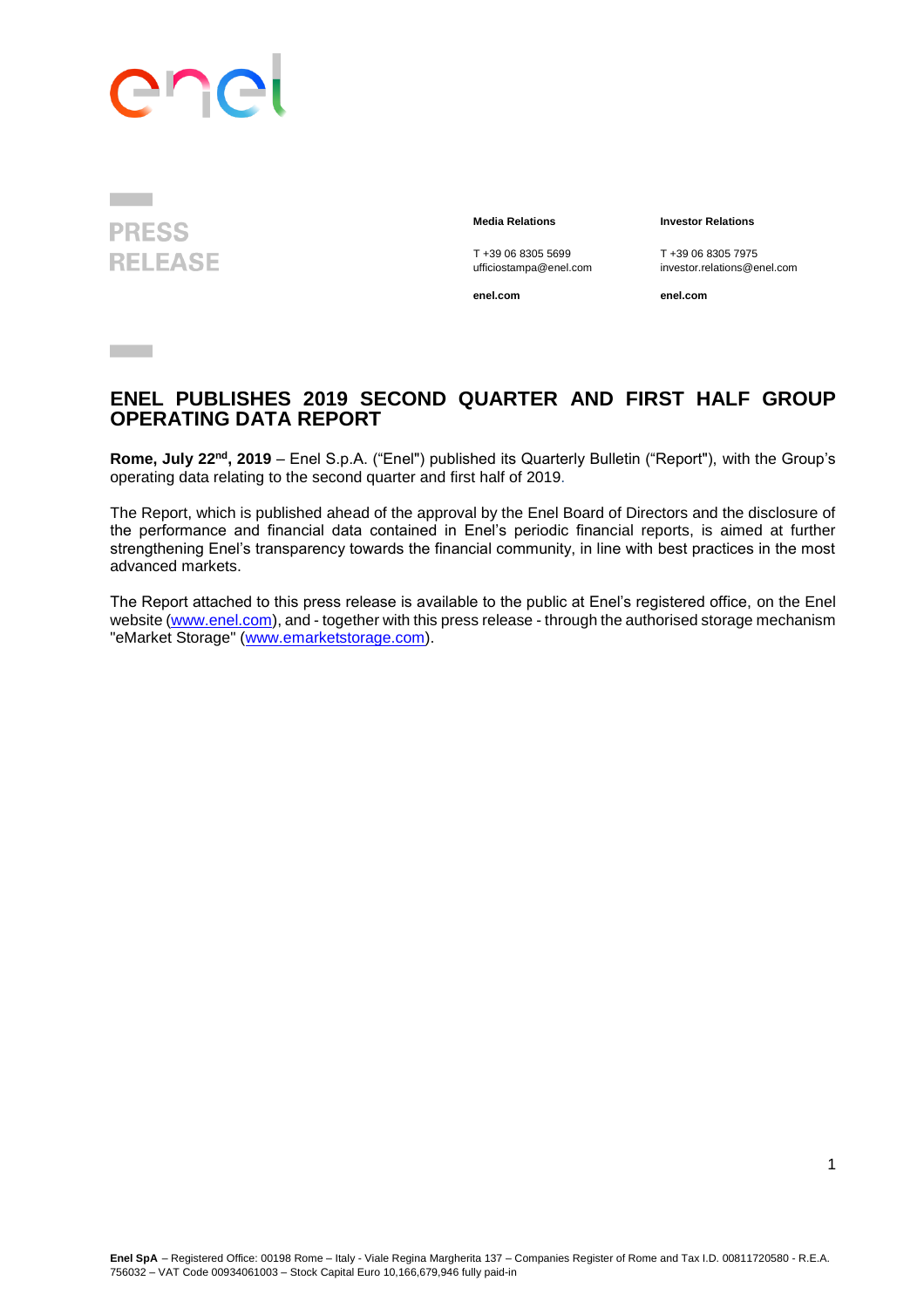# enel

Quarterly Bulletin H1 2019

Investor Relations Team investor.relations@enel.com +39 06 8305 7975

www.enel.com/investors Website











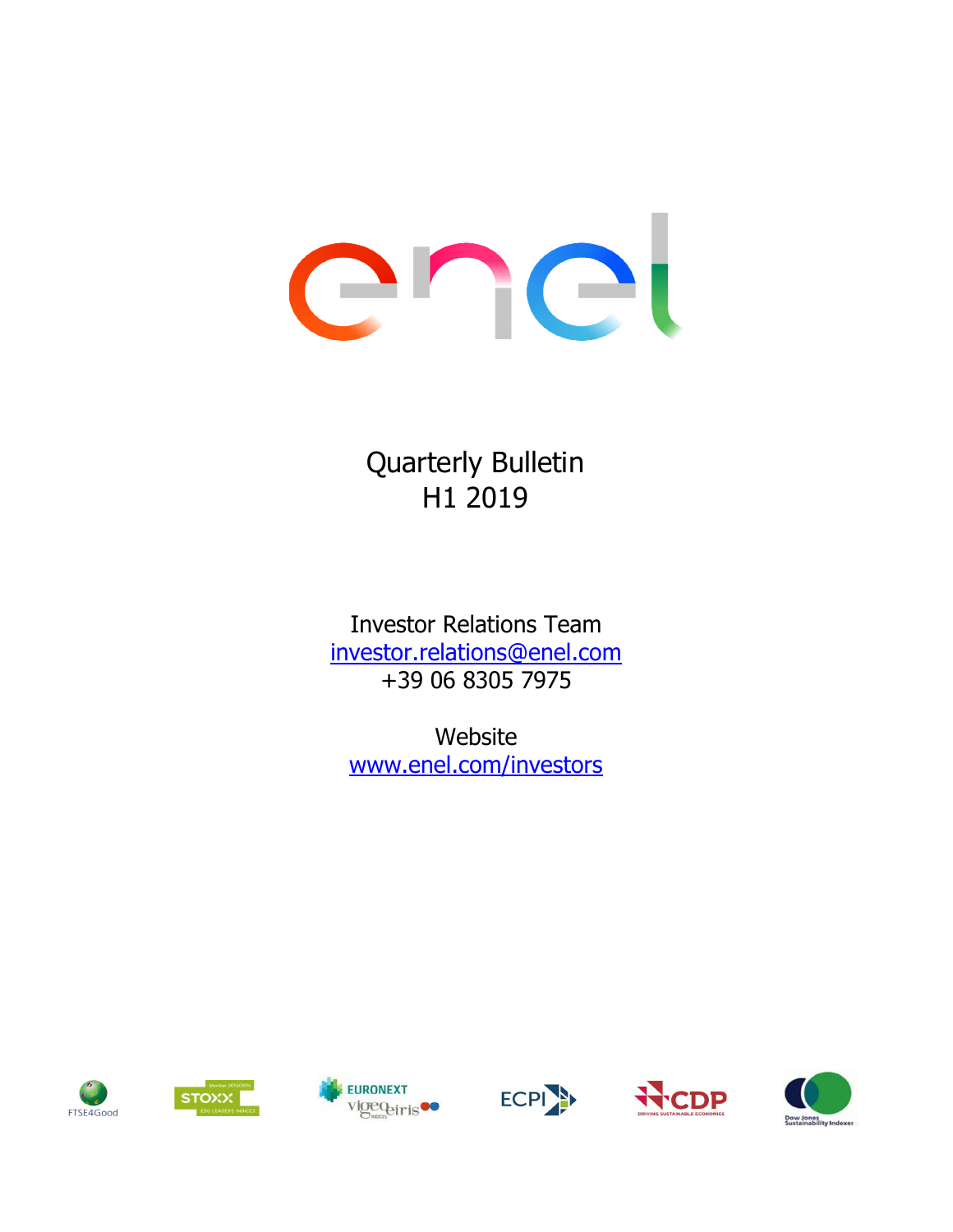# Index

| 1. Group Summary                       | enei      |
|----------------------------------------|-----------|
| 2. Group Net Installed Capacity        | m         |
| 3. Group Net Production                | <b>ED</b> |
| 4. Group Infrastructure & Networks     | 青         |
| 5. Retail                              | iiji      |
| 6. Main Financial & Market performance | enei      |
| 7. Disclaimer                          |           |











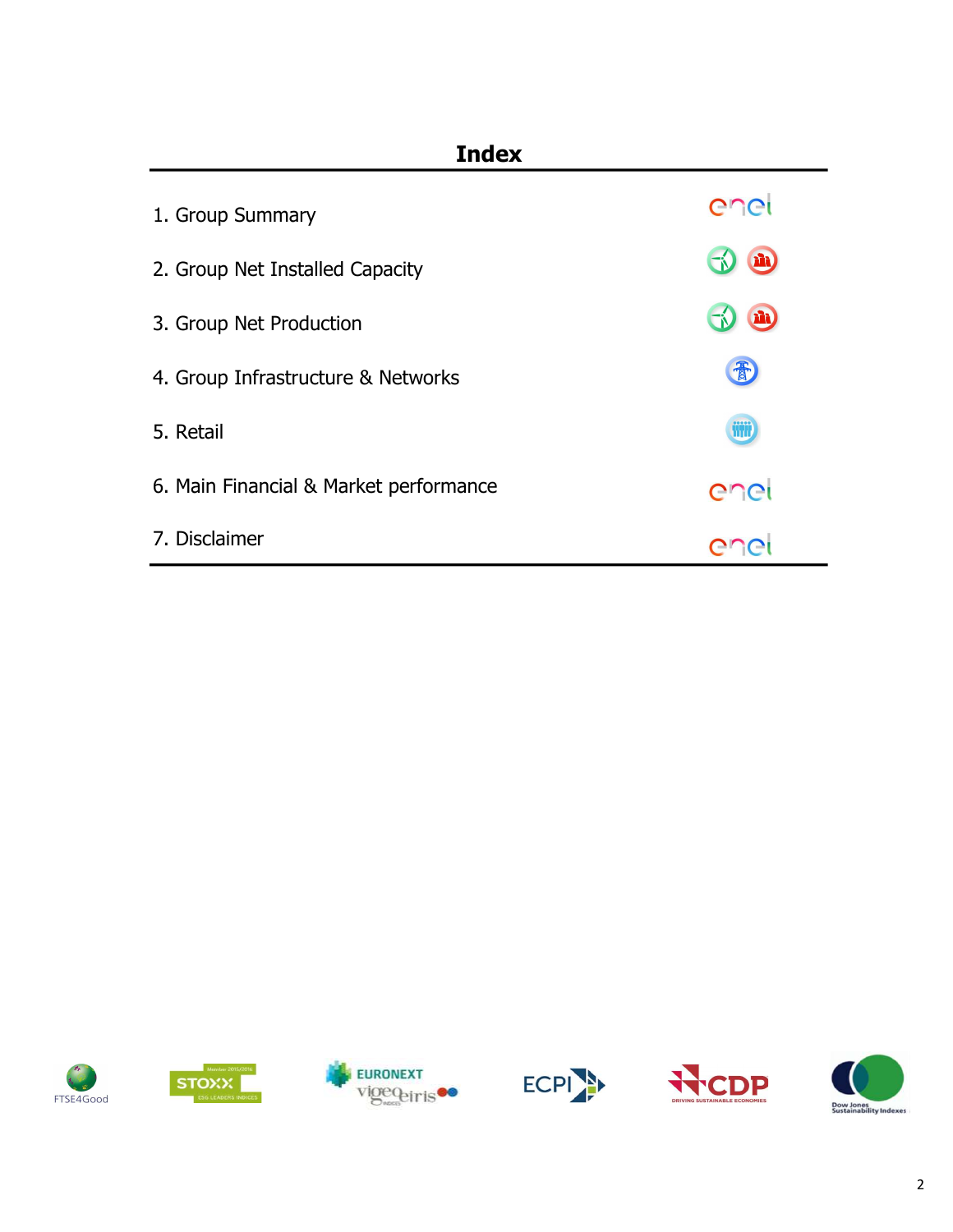## 1. Group Summary





Net Production - breakdown by country



Group Infrastructure & Networks

![](_page_3_Figure_6.jpeg)

![](_page_3_Figure_7.jpeg)

#### Retail free market $1$

![](_page_3_Figure_9.jpeg)

41%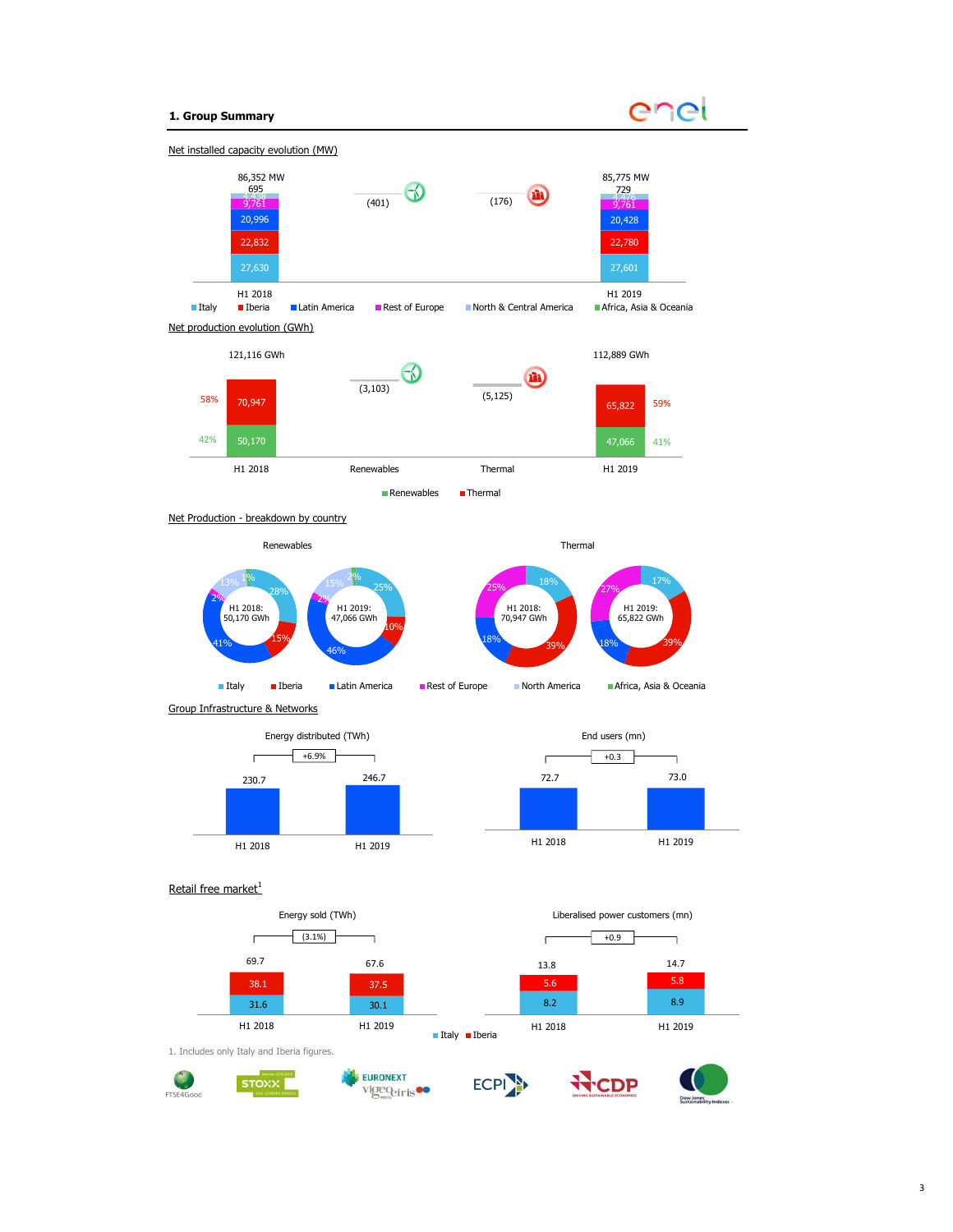# 2. Group Net Installed Capacity $^1$

# enet

|                                   |                  |                 |                  |               |                    | 2019 Added     |
|-----------------------------------|------------------|-----------------|------------------|---------------|--------------------|----------------|
|                                   | H1 2019          |                 |                  | H1 2018       | ∆ уоу              | capacity       |
| Group                             | <b>MW</b>        | % Weight        | <b>MW</b>        | % Weight      | ∆ уоу              | <b>MW</b>      |
| Hydro                             | 27,888           | 32.5%           | 27,835           | 32.2%         | 0.2%               | 43             |
| Wind                              | 8,679            | 10.1%           | 7,867            | 9.1%          | 10.3%              | 579            |
| Solar & Others                    | 1,942            | 2.3%            | 3,281            | 3.8%          | $-40.8%$           | 63             |
| Geothermal                        | 876              | 1.0%            | 804              | 0.9%          | 9.0%               | 72             |
| <b>Total Renewables</b>           | 39,385           | 45.9%           | 39,786           | 46.1%         | $-1.0%$            | 758            |
| Nuclear                           | 3,318            | 3.9%            | 3,318            | 3.8%          | 0.0%               |                |
| Coal                              | 15,829           | 18.5%           | 15,965           | 18.5%         | $-0.9%$            |                |
| <b>CCGT</b>                       | 14,994           | 17.5%           | 15,028           | 17.4%         | $-0.2%$            |                |
| Oil & Gas<br>m                    | 12,250           | 14.3%           | 12,255           | 14.2%         | 0.0%               |                |
| <b>Total Thermal</b>              | 46,390           | 54.1%           | 46,566           | 53.9%         | $-0.4%$            |                |
| <b>Total Enel Group</b>           | 85,775           | 100%            | 86,352           | 100%          | $-0.7%$            | 758            |
| <b>Italy</b>                      | <b>MW</b>        | % Weight        | <b>MW</b>        | % Weight      | ∆ уоу              | <b>MW</b>      |
| Hydro                             | 12,422           | 45.0%           | 12,401           | 44.9%         | 0.2%               | 11.1           |
| Wind                              | 772              | 2.8%            | 772              | 2.8%          | 0.0%               |                |
| Solar & Others                    | 30               | 0.1%            | 80               | 0.3%          | $-62.2%$           |                |
| Geothermal                        | 763              | 2.8%            | 762              | 2.8%          | 0.1%               | 0.6            |
| <b>Total Renewables</b>           | 13,988           | 50.7%           | 14,016           | 50.7%         | $-0.2%$            | 11.7           |
| Coal                              | 6,340            | 23.0%           | 6,340            | 22.9%         | 0.0%               |                |
| CCGT                              | 4,535            | 16.4%           | 4,535            | 16.4%         | 0.0%               |                |
| Oil & Gas                         | 2,739            | 9.9%            | 2,739            | 9.9%          | 0.0%               |                |
| <b>Total Thermal</b>              | 13,613           | 49.3%           | 13,613           | 49.3%         | $0.0\%$            |                |
| <b>Total</b>                      | 27,601           | 100%            | 27,630           | 100%          | $-0.1%$            | 11.7           |
|                                   |                  |                 |                  |               |                    |                |
| <b>Iberia</b>                     | <b>MW</b>        | % Weight        | <b>MW</b>        | % Weight      | ∆ уоу              | <b>MW</b>      |
| Hydro<br>Wind                     | 4,789<br>1,750   | 21.0%<br>7.7%   | 4,761<br>1,750   | 20.9%<br>7.7% | 0.6%<br>0.0%       | 28             |
| Solar & Others                    | 14               | 0.1%            | 14               | 0.1%          | 0.0%               |                |
| <b>Total Renewables</b>           | 6,553            | 28.8%           | 6,525            | 28.6%         | 0.4%               | 28             |
| Nuclear                           | 3,318            | 14.6%           | 3,318            | 14.5%         | 0.0%               |                |
| Coal                              | 5,052            | 22.2%           | 5,168            | 22.6%         | $-2.2%$            |                |
| <b>CCGT</b>                       | 5,480            | 24.1%           | 5,445            | 23.8%         | 0.6%               |                |
| Oil & Gas                         | 2,377            | 10.4%           | 2,377            | 10.4%         | 0.0%               |                |
| <b>Total Thermal</b>              |                  |                 |                  |               |                    |                |
|                                   |                  |                 |                  |               | $-0.5%$            |                |
| <b>Total</b>                      | 16,227<br>22,780 | 71.2%<br>100%   | 16,307<br>22,832 | 71.4%<br>100% | $-0.2%$            | 28             |
|                                   |                  |                 |                  |               |                    |                |
| <b>Latin America</b>              | <b>MW</b>        | % Weight        | <b>MW</b>        | % Weight      | Д уоу              | <b>MW</b>      |
| Hydro                             | 10,035           | 49.1%           | 10,031           | 47.8%         | 0.0%               | $\overline{4}$ |
| Wind                              | 1,556            | 7.6%            | 1,666            | 7.9%          | $-6.6%$            | 29             |
| Solar & Others                    | 1,125            | 5.5%            | 1,491            | 7.1%          | $-24.6%$           |                |
| Geothermal                        | 41               | 0.2%            | 41               | 0.2%          | 0.0%               |                |
| <b>Total Renewables</b>           | 12,756           | 62.4%           | 13,229           | 63.0%         | $-3.6%$            | 33             |
| Coal                              | 814              | 4.0%            | 835              | 4.0%          | $-2.5%$            |                |
| CCGT                              | 4,170            | 20.4%           | 4,240            | 20.2%         | $-1.6%$            |                |
| Oil & Gas<br><b>Total Thermal</b> | 2,687            | 13.2%           | 2,692            | 12.8%         | $-0.2%$            |                |
| <b>Total</b>                      | 7,671<br>20,428  | 37.6%<br>100.0% | 7,767<br>20,996  | 37.0%<br>100% | $-1.2%$<br>$-2.7%$ | 33             |
|                                   |                  |                 |                  |               |                    |                |
| <b>Rest of Europe</b>             | <b>MW</b>        | % Weight        | <b>MW</b>        | % Weight      | ∆ уоу              | <b>MW</b>      |
| Hydro                             | 19               | 0.2%            | 19               | 0.2%          | 0.0%               |                |
| Wind                              | 741              | 7.6%            | 741              | 7.6%          | 0.0%               |                |
| Solar & Others                    | 123              | 1.3%            | 123              | 1.3%          | 0.0%               |                |
| Total Renewables                  | 883              | $9.0\%$         | 883              | 9.0%          | 0.0%               |                |
| Coal                              | 3,623            | 37.1%           | 3,623            | 37.1%         | 0.0%               |                |
| CCGT                              | 809              | 8.3%            | 809              | 8.3%          | 0.0%               |                |
| Oil & Gas                         | 4,447            | 45.6%           | 4,447            | 45.6%         | 0.0%               |                |
| <b>Total Thermal</b>              | 8,878            | 91.0%           | 8,878            | 91.0%         | $0.0\%$            | ÷              |
| <b>Total</b>                      | 9,761            | 100%            | 9,761            | 100%          | 0.0%               |                |
| <b>North America</b>              | <b>MW</b>        | % Weight        | <b>MW</b>        | % Weight      | Д уоу              | <b>MW</b>      |
| Hydro                             | 623              | 13.9%           | 623              | 14.0%         | 0.0%               |                |
| Wind                              | 3,490            | 78.0%           | 2,566            | 57.8%         | 36.0%              | 550            |
| Solar & Others                    | 292              | 6.5%            | 1,248            | 28.1%         | $-76.6%$           | 29             |
| Geothermal                        | 72               | 1.6%            |                  | 0.0%          | n.m.               | 72             |
| <b>Total</b>                      | 4,476            | 100%            | 4,438            | 100%          | 0.9%               | 650            |
|                                   |                  |                 |                  |               |                    |                |
| Africa, Asia & Oceania            | <b>MW</b>        | % Weight        | <b>MW</b>        | % Weight      | A yoy              | <b>MW</b>      |
| Wind                              | 371              | 50.9%           | 371              | 53.4%         | 0.0%               |                |
| Solar & Others<br><b>Total</b>    | 357<br>729       | 49.1%<br>100%   | 323<br>695       | 46.6%<br>100% | 10.5%<br>4.9%      | 34<br>34       |

1. Consolidated perimeter excluding managed capacity under JV in North America, Italy, Australia and Mexico equal to around 3.7 GW.

![](_page_4_Picture_4.jpeg)

![](_page_4_Picture_5.jpeg)

![](_page_4_Picture_6.jpeg)

![](_page_4_Picture_7.jpeg)

RECDP

4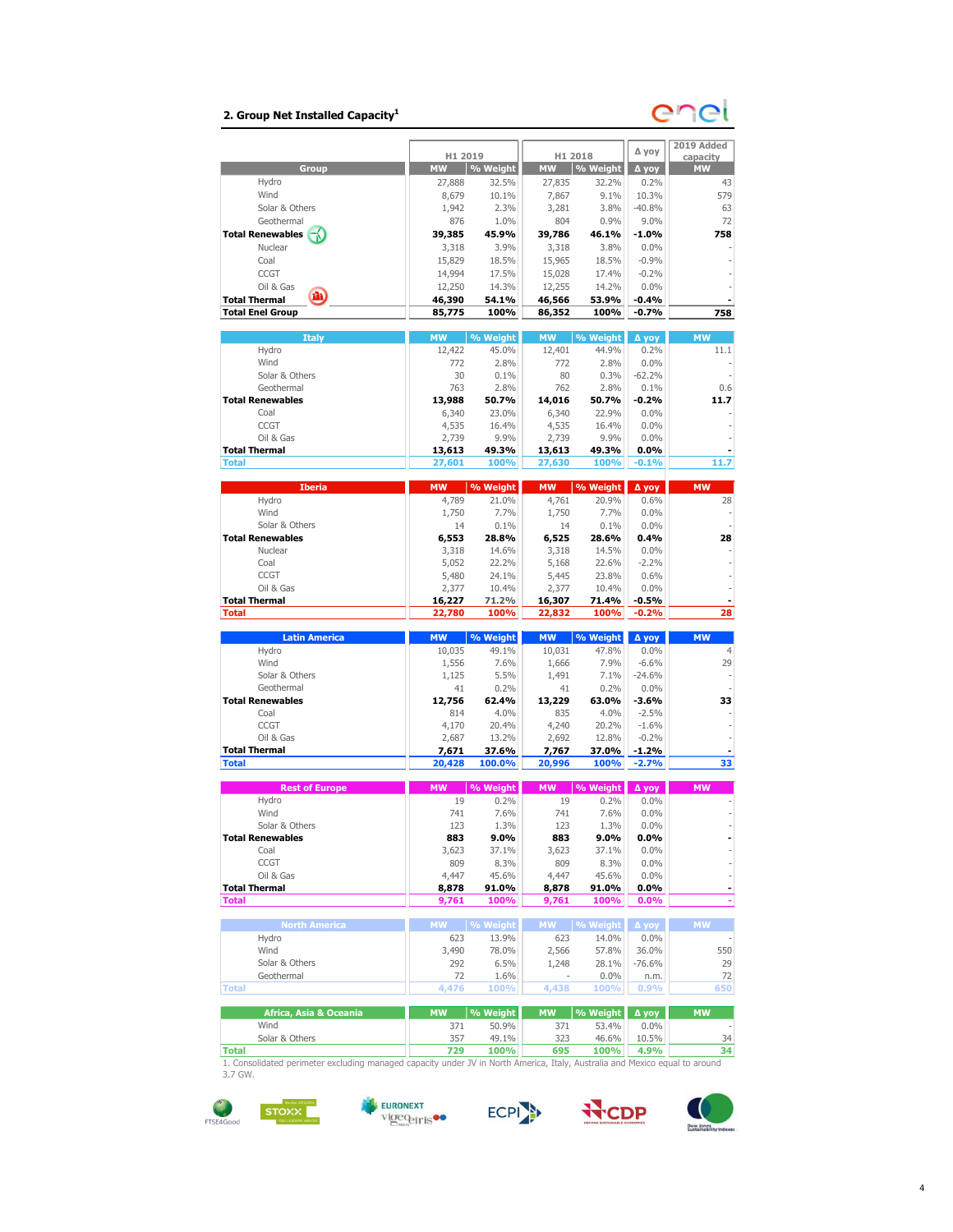# 3. Group Net Production

# en

|                                           | H1 2019         |                | H1 2018          |                | ∆ уоу             | <b>2Q 2019</b> |
|-------------------------------------------|-----------------|----------------|------------------|----------------|-------------------|----------------|
| Group                                     | GWh             | % Weight       | <b>GWh</b>       | % Weight       | Д уоу             | GWh            |
| Hydro                                     | 29,266          | 25.9%          | 33,470           | 27.6%          | $-12.6%$          | 15,354         |
| Wind                                      | 12,752          | 11.3%          | 11,398           | 9.4%           | 11.9%             | 6,476          |
| Solar & Others                            | 2,009           | 1.8%           | 2,369            | 2.0%           | $-15.2%$          | 953            |
| Geothermal                                | 3,040           | 2.7%           | 2,932            | 2.4%           | 3.7%              | 1,542          |
| <b>Total Renewables</b>                   | 47,066          | 41.7%          | 50,170           | 41.4%          | $-6.2%$           | 24,325         |
| Nuclear                                   | 13,212          | 11.7%          | 11,769           | 9.7%           | 12.3%             | 6,128          |
| Coal                                      | 22,130          | 19.6%          | 29,482           | 24.3%          | $-24.9%$          | 8,595          |
| <b>CCGT</b>                               | 20,131          | 17.8%          | 18,022           | 14.9%          | 11.7%             | 9,733          |
| Oil & Gas                                 | 10,349          | 9.2%           | 11,675           | 9.6%           | $-11.4%$          | 5,011          |
| m<br><b>Total Thermal</b>                 | 65,822          | 58.3%          | 70,947           | 58.6%          | $-7.2%$           | 29,467         |
| <b>Total Enel Group</b>                   | 112,889         | 100%           | 121,116          | 100%           | $-6.8%$           | 53,792         |
|                                           |                 |                |                  |                |                   |                |
| <b>Italy</b>                              | GWh             | % Weight       | <b>GWh</b>       | % Weight       | ∆ уоу             | <b>GWh</b>     |
| Hydro                                     | 8,189           | 36.0%          | 10,183           | 38.2%          | $-19.6%$          | 5,153          |
| Wind                                      | 764             | 3.4%           | 741              | 2.8%           | 3.0%              | 322            |
| Solar & Others                            | 29              | 0.1%           | 69               | 0.3%           | $-58.4%$          | 15             |
| Geothermal                                | 2,812           | 12.3%          | 2,836            | 10.6%          | $-0.8%$           | 1,407          |
| <b>Total Renewables</b>                   | 11,794          | 51.8%          | 13,829           | 51.9%          | $-14.7%$          | 6,897          |
| Coal                                      | 6,495           | 28.5%          | 9,878            | 37.1%          | $-34.2%$          | 2,683          |
| <b>CCGT</b>                               | 4,347           | 19.1%          | 2,714            | 10.2%          | 60.2%             | 2,181          |
| Oil & Gas                                 | 138             | 0.6%           | 223              | 0.8%           | $-38.3%$          | 46             |
| <b>Total Thermal</b>                      | 10,980          | 48.2%          | 12,814           | 48.1%          | $-14.3%$          | 4,910          |
| <b>Total</b>                              | 22,774          | 100%           | 26,644           | 100%           | $-14.5%$          | 11,807         |
|                                           |                 |                |                  |                |                   |                |
| <b>Iberia</b>                             | <b>GWh</b>      | % Weight       | <b>GWh</b>       | % Weight       | ∆ уоу             | GWh            |
| Hydro                                     | 2,831           | 9.3%           | 5,289            | 15.2%          | $-46.5%$          | 1,348          |
| Wind                                      | 2,059           | 6.8%           | 2,020            | 5.8%           | 1.9%              | 951            |
| Solar & Others<br><b>Total Renewables</b> | 15              | 0.0%           | 13               | 0.0%           | 12.8%             | 9              |
| Nuclear                                   | 4,905           | 16.2%          | 7,322            | 21.0%<br>33.8% | $-33.0%$          | 2,308          |
| Coal                                      | 13,212          | 43.5%          | 11,769           | 26.0%          | 12.3%             | 6,128<br>928   |
| <b>CCGT</b>                               | 4,987<br>4,364  | 16.4%<br>14.4% | 9,080<br>3,466   | 9.9%           | $-45.1%$<br>25.9% | 2,521          |
| Oil & Gas                                 | 2,890           | 9.5%           | 3,231            | 9.3%           | $-10.6%$          | 1,441          |
| <b>Total Thermal</b>                      | 25,453          | 83.8%          | 27,546           | 79.0%          | $-7.6%$           | 11,017         |
|                                           |                 |                |                  |                |                   |                |
|                                           |                 |                |                  |                |                   |                |
| <b>Total</b>                              | 30,357          | 100%           | 34,868           | 100.0%         | $-12.9%$          | 13,325         |
| <b>Latin America</b>                      | <b>GWh</b>      | % Weight       | <b>GWh</b>       | % Weight       | Д уоу             | <b>GWh</b>     |
| Hydro                                     | 17,127          | 51.5%          | 16,437           | 49.6%          | 4.2%              | 8,249          |
| Wind                                      | 2,816           | 8.5%           | 2,662            | 8.0%           | 5.8%              | 1,505          |
| Solar & Others                            | 1,413           | 4.3%           | 1,355            | 4.1%           | 4.3%              | 637            |
| Geothermal                                | 105             | 0.3%           | 96               | 0.3%           | 9.3%              | 51             |
| <b>Total Renewables</b>                   | 21,462          | 64.6%          | 20,551           | 62.0%          | 4.4%              | 10,442         |
| Coal                                      | 2,216           | 6.7%           | 1,733            | 5.2%           | 27.9%             | 1,069          |
| <b>CCGT</b>                               | 8,605           | 25.9%          | 8,960            | 27.0%          | $-4.0%$           | 3,763          |
| Oil & Gas                                 | 959             | 2.9%           | 1,895            | 5.7%           | $-49.4%$          | 409            |
| <b>Total Thermal</b>                      | 11,780          | 35.4%          | 12,588           | 38.0%          | $-6.4%$           | 5,240          |
| <b>Total</b>                              | 33,242          | 100.0%         | 33,139           | 100.0%         | 0.3%              | 15,683         |
|                                           |                 |                |                  |                |                   |                |
| Rest of Europe <sup>1</sup>               | GWh             | % Weight       | <b>GWh</b>       | % Weight       | ∆ уоу             | GWh            |
| Hydro                                     | 31              | 0.2%           | 27               | 0.1%           | 15.6%             | 12             |
| Wind                                      | 891             | 4.8%           | 900              | 4.7%           | $-0.9%$           | 373            |
| Solar & Others                            | 81              | 0.4%           | 81               | 0.4%           | 0.6%              | 51             |
| <b>Total Renewables</b>                   | 1,003           | 5.4%           | 1,007            | 5.3%           | $-0.4%$           | 436            |
| Coal                                      | 8,431           | 45.3%          | 8,791            | 46.3%          | $-4.1\%$          | 3,914          |
| CCGT                                      | 2,816           | 15.1%          | 2,881<br>6,326   | 15.2%          | $-2.3%$           | 1,268          |
| Oil & Gas<br><b>Total Thermal</b>         | 6,363<br>17,610 | 34.2%<br>94.6% |                  | 33.3%          | 0.6%<br>$-2.2%$   | 3,116          |
| <b>Total</b>                              | 18,613          | 100%           | 17,998<br>19,005 | 94.7%<br>100%  | $-2.1%$           | 8,299          |
|                                           |                 |                |                  |                |                   | 8,735          |
| North America <sup>2</sup>                | GWh  % Weight   |                | <b>GWh</b>       | % Weight       | ∆ уоу             | <b>GWh</b>     |
| Hydro                                     | 1,088           | 15.2%          | 1,534            | 22.7%          | $-29.0%$          | 593            |
| Wind                                      | 5,761           | 80.6%          | 4,646            | 68.8%          | 24.0%             | 3,066          |
| Solar & Others                            | 176             | 2.5%           | 571              | 8.5%           | $-69.2%$          | 108            |
| Geothermal                                | 122             | 1.7%           | ä,               | 0%             | n.m.              | 83             |
| <b>Total</b>                              | 7,147           | 100%           | 6,751            | 100%           | 5.9%              | 3,850          |
|                                           |                 |                |                  |                |                   |                |
| Africa, Asia & Oceania <sup>3</sup>       | <b>GWh</b>      | % Weight       | <b>GWh</b>       | % Weight       | Δ γογ             | <b>GWh</b>     |
| Wind<br>Solar & Others                    | 460<br>294      | 61.0%<br>39.0% | 429<br>281       | 60.5%<br>39.5% | 7.3%<br>4.9%      | 259<br>132     |

| <b>JUIGI &amp; ULICIS</b>                                       | 2.77 | <i>JJ.U 7</i> U | 401 |      | 7.771 | エコム |
|-----------------------------------------------------------------|------|-----------------|-----|------|-------|-----|
| <b>Total</b>                                                    | 755  | 100%            | 709 | 100% | 6.4%  | 392 |
| 1. Includes Romania, Russia, Greece, Bulgaria                   |      |                 |     |      |       |     |
| 2. Includes Mexico, Panama, USA, Canada, Guatemala, Costa Rica. |      |                 |     |      |       |     |
| 3. Includes South Africa, India.                                |      |                 |     |      |       |     |

![](_page_5_Picture_6.jpeg)

![](_page_5_Picture_7.jpeg)

![](_page_5_Picture_8.jpeg)

![](_page_5_Picture_9.jpeg)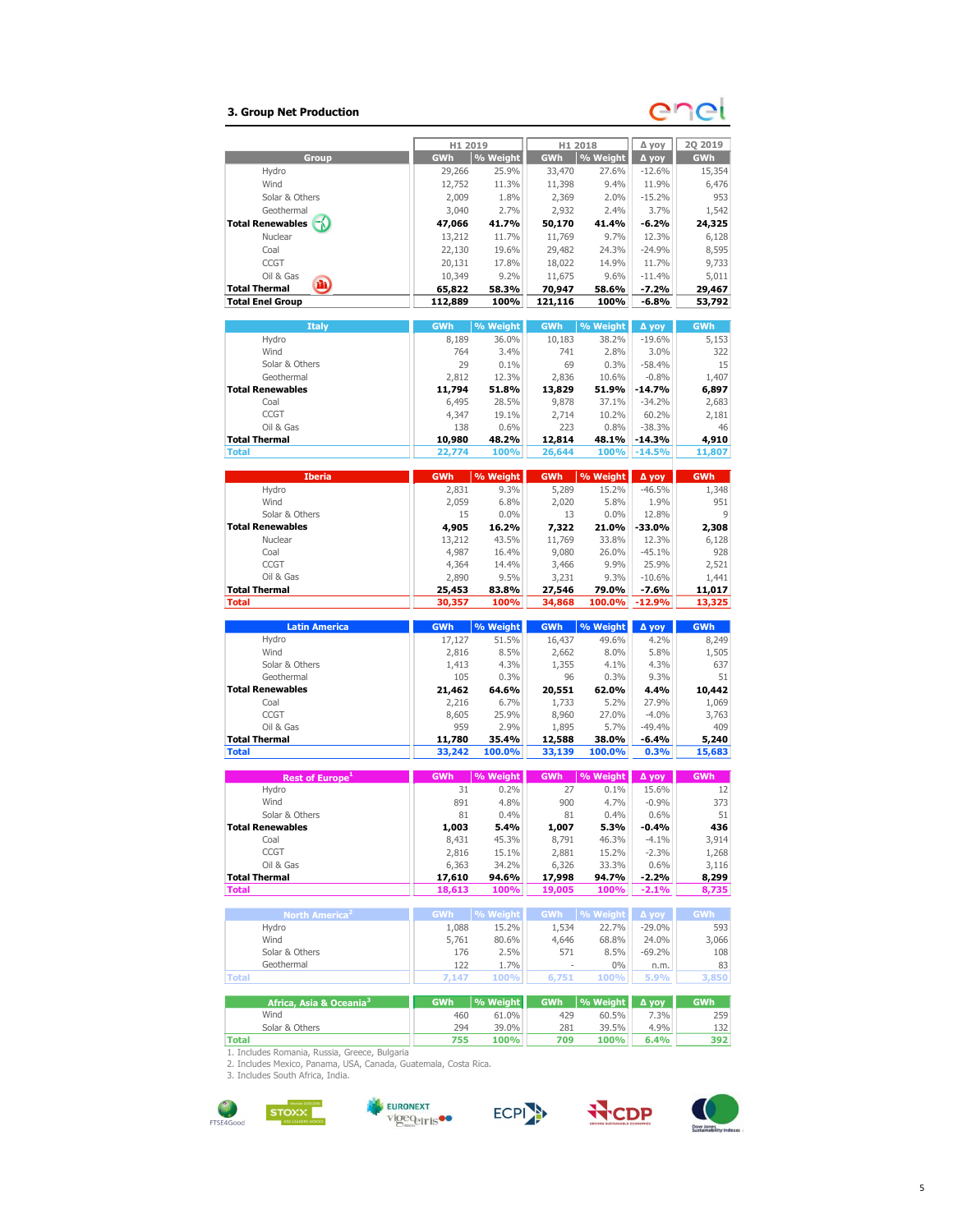# 4. Group Infrastructure & Networks

| Electricity distributed (TWh)   $H1 2019$ |       | H1 2018 | <b>Ayoy</b> | End users <sup>1</sup> (mn) | H1 2019 H1 2018 |      | Δyoγ    |
|-------------------------------------------|-------|---------|-------------|-----------------------------|-----------------|------|---------|
| Italy                                     | 108.5 | 111.5   | $-2.6%$     | Italy                       | 31.5            | 31.4 | 0.1%    |
| Iberia                                    | 62.3  | 62.1    | 0.3%        | Iberia                      | 12.2            | 12.1 | 0.7%    |
| Latin America                             | 68.1  | 49.4    | 37.8%       | Latin America               | 26.5            | 26.3 | 0.6%    |
| Argentina                                 | 8.3   | 9.0     | $-8.7\%$    | Argentina                   | 2.5             | 2.5  | $-2.5%$ |
| <b>Brazil</b>                             | 40.4  | 21.3    | 89.2%       | Brazil                      | 17.1            | 17.1 | 0.3%    |
| Chile                                     | 8.2   | 8.1     | 1.4%        | Chile                       | 1.9             | 1.9  | 2.5%    |
| Colombia                                  | 7.0   | 6.9     | 2.3%        | Colombia                    | 3.5             | 3.4  | 2.7%    |
| Peru                                      | 4.2   | 4.0     | 3.4%        | Peru                        | 1.4             | 1.4  | 1.6%    |
| Rest of Europe                            | 7.8   | 7.7     | 1.1%        | Rest of Europe              | 2.9             | 2.8  | 1.3%    |
| <b>Total</b>                              | 246.7 | 230.7   | 6.9%        | <b>Total</b>                | 73.0            | 72.7 | 0.4%    |

雷

# End users<sup>1</sup> (mn) End users<sup>1</sup> (mn) (mn) H1 2019 H1 2018 ∆yoy Argentina 8.3 9.0 -8.7% Argentina 2.5 2.5 -2.5% Brazil 40.4 21.3 89.2% Brazil 17.1 17.1 0.3% Chile 1.9 1.9 2.5% 8.2 8.1 1.4% Chile 1.9 1.9 2.5% Colombia 7.0 6.9 2.3% Colombia 3.5 3.4 2.7% Peru 4.2 4.0 3.4% Peru 1.4 1.4 1.6% Rest of Europe 7.9 2.9 2.8 1.3%

1.End Users represent the number of distribution delivery points at the end of the period.

#### 5. Retail **Will**

| Total energy sold (TWh) <sup>2</sup> | H1 2019 | H1 2018 | <b>Дуоу</b> | Total power customers <sup>4</sup> (mn)   H1 2019   H1 2018 |      |      | <b>Ayoy</b> |
|--------------------------------------|---------|---------|-------------|-------------------------------------------------------------|------|------|-------------|
| Italy                                | 47.7    | 51.6    | $-7.6%$     | Italy                                                       | 24.3 | 25.7 | $-5.3%$     |
| Regulated                            | 17.6    | 20.0    | $-12.0%$    | Regulated                                                   | 15.4 | 17.5 | $-11.9%$    |
| Free Market                          | 30.1    | 31.6    | $-4.9%$     | Free Market                                                 | 8.9  | 8.2  | 8.6%        |
| Iberia                               | 43.1    | 44.6    | $-3.3%$     | Iberia                                                      | 10.7 | 10.8 | $-0.9%$     |
| Regulated                            | 5.7     | 6.5     | $-12.7%$    | Regulated                                                   | 4.9  | 5.2  | $-4.7%$     |
| Free Market                          | 37.5    | 38.1    | $-1.6%$     | Free Market                                                 | 5.8  | 5.6  | 2.6%        |
| Latin America                        | 53.2    | 38.9    | 36.8%       | Latin America                                               | 25.9 | 25.6 | 1.4%        |
| Argentina                            | 6.8     | 7.6     | $-10.4%$    | Argentina                                                   | 2.5  | 2.5  | $-2.5%$     |
| Brazil <sup>3</sup>                  | 32.1    | 17.0    | 88.6%       | Brazil <sup>3</sup>                                         | 16.6 | 16.3 | 1.6%        |
| Chile                                | 6.2     | 6.4     | $-3.4%$     | Chile                                                       | 1.9  | 1.9  | 2.5%        |
| Colombia                             | 4.5     | 4.4     | 3.3%        | Colombia                                                    | 3.5  | 3.4  | 2.7%        |
| Peru                                 | 3.5     | 3.5     | 1.7%        | Peru                                                        | 1.4  | 1.4  | 1.7%        |
| Rest of Europe                       | 4.9     | 5.2     | $-5.8%$     | Rest of Europe                                              | 3.1  | 2.9  | 5.8%        |
| <b>Total</b>                         | 148.9   | 140.3   | 6.1%        | <b>Total</b>                                                | 64.0 | 64.9 | $-1.5%$     |

| <b>Gas sold (bmc)</b> | H1 2019 H1 2018 Avov |      |         | <b>Gas customers (mn)</b> |      | $H12019$ H1 2018 | <b>Avov</b> |
|-----------------------|----------------------|------|---------|---------------------------|------|------------------|-------------|
| Italy                 | 2.9                  | 2.9  | 0.4%    | Italy                     | 4.1  | 4.2              | $-1.5%$     |
| Iberia                | 3.1                  | 3.3  | $-7.3%$ | Iberia                    | 1.6  | 1.6              | 4.6%        |
| Romania               | 0.01                 | 0.03 | -63.6%  | Romania                   | 0.05 | 0.04             | 42.7%       |
| <b>Total</b>          | 6.0                  | 6.3  | $-3.9%$ | <b>Total</b>              | 5.8  | 5.8              | 0.4%        |

2. Net of energy losses.

3. Consider the full consolidation of Enel Dx Sao Paulo since June 2018.

| otal energy sold (TWh) <sup>2</sup> | H1 2019 | H1 2018 | <b>Дуоу</b> | Total power customers <sup>4</sup> (mn)   H1 2019   H1 2018 |      |      | <b>Дуоу</b> |
|-------------------------------------|---------|---------|-------------|-------------------------------------------------------------|------|------|-------------|
|                                     | 47.7    | 51.6    | $-7.6%$     | Italy                                                       | 24.3 | 25.7 | $-5.3%$     |
| Regulated                           | 17.6    | 20.0    | $-12.0%$    | Regulated                                                   | 15.4 | 17.5 | $-11.9%$    |
| Free Market                         | 30.1    | 31.6    | $-4.9%$     | Free Market                                                 | 8.9  | 8.2  | 8.6%        |
| a                                   | 43.1    | 44.6    | $-3.3%$     | Iberia                                                      | 10.7 | 10.8 | $-0.9%$     |
| Regulated                           | 5.7     | 6.5     | $-12.7%$    | Regulated                                                   | 4.9  | 5.2  | $-4.7%$     |
| Free Market                         | 37.5    | 38.1    | $-1.6%$     | Free Market                                                 | 5.8  | 5.6  | 2.6%        |
| America                             | 53.2    | 38.9    | 36.8%       | Latin America                                               | 25.9 | 25.6 | 1.4%        |
| Argentina                           | 6.8     | 7.6     | $-10.4%$    | Argentina                                                   | 2.5  | 2.5  | $-2.5%$     |
| Brazil <sup>3</sup>                 | 32.1    | 17.0    | 88.6%       | Brazil <sup>3</sup>                                         | 16.6 | 16.3 | 1.6%        |
| Chile                               | 6.2     | 6.4     | $-3.4%$     | Chile                                                       | 1.9  | 1.9  | 2.5%        |
| Colombia                            | 4.5     | 4.4     | 3.3%        | Colombia                                                    | 3.5  | 3.4  | 2.7%        |
| Peru                                | 3.5     | 3.5     | 1.7%        | Peru                                                        | 1.4  | 1.4  | 1.7%        |
| of Europe                           | 4.9     | 5.2     | $-5.8\%$    | Rest of Europe                                              | 3.1  | 2.9  | 5.8%        |
|                                     | 148.9   | 140.3   | 6.1%        | <b>Total</b>                                                | 64.0 | 64.9 | $-1.5%$     |

| Gas sold (bmc) |      | H <sub>1</sub> 2019   H <sub>1</sub> 2018   Δγογ |          | <b>Gas customers (mn)</b> | $H12019$ H1 2018 |      | <b>Avov</b> |
|----------------|------|--------------------------------------------------|----------|---------------------------|------------------|------|-------------|
|                | 2.9  | 2.9                                              | 0.4%     | Italy                     | 4.1              | 4.2  | $-1.5%$     |
|                | 3.1  | 3.3                                              | $-7.3%$  | Iberia                    | 1.6              | 1.6  | 4.6%        |
|                | 0.01 | 0.03                                             | $-63.6%$ | Romania                   | 0.05             | 0.04 | 42.7%       |
|                | 6.0  | 6.3                                              | $-3.9%$  | <b>Total</b>              | 5.8              | 5.8  | 0.4%        |

4. Power Customers represent clients with active contracts with Enel.

![](_page_6_Picture_12.jpeg)

![](_page_6_Picture_13.jpeg)

![](_page_6_Picture_14.jpeg)

![](_page_6_Picture_15.jpeg)

![](_page_6_Picture_16.jpeg)

![](_page_6_Picture_17.jpeg)